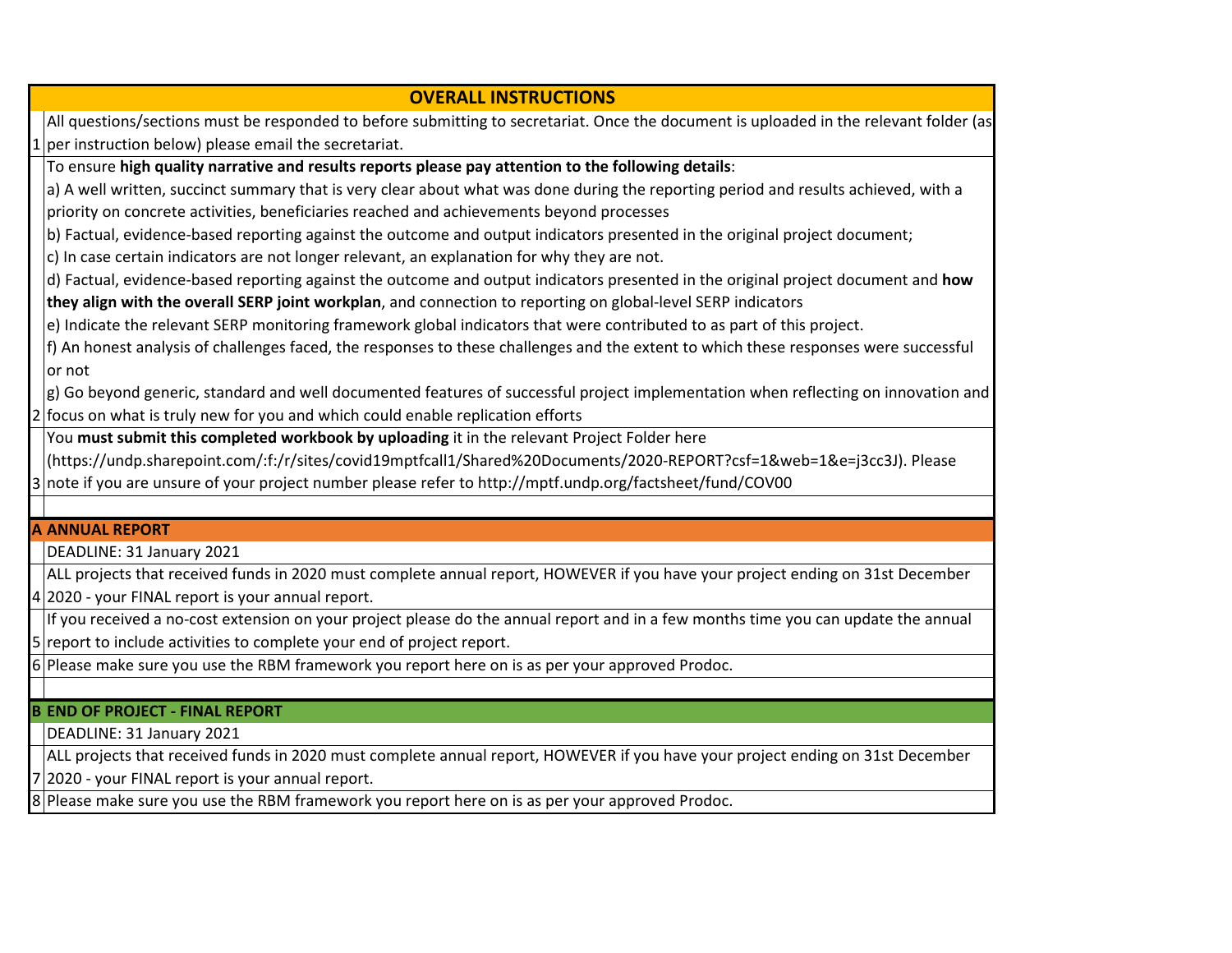| Programme Title & Project Number                                                                         | <b>Programme Duration</b>                                                                                          |  |  |
|----------------------------------------------------------------------------------------------------------|--------------------------------------------------------------------------------------------------------------------|--|--|
| Programme Title:                                                                                         | <b>Overall Duration</b><br>(months)                                                                                |  |  |
| Programme                                                                                                |                                                                                                                    |  |  |
| Number (if                                                                                               | <b>Start Date</b>                                                                                                  |  |  |
| applicable)                                                                                              | (dd.mm.yyyy)                                                                                                       |  |  |
| <b>MPTF Office</b>                                                                                       |                                                                                                                    |  |  |
| Project Reference                                                                                        | <b>Original End Date</b>                                                                                           |  |  |
| Number:                                                                                                  | (dd.mm.yyyy)                                                                                                       |  |  |
|                                                                                                          |                                                                                                                    |  |  |
| Country                                                                                                  | <b>Current End</b>                                                                                                 |  |  |
|                                                                                                          | date(dd.mm.yyyy)                                                                                                   |  |  |
|                                                                                                          |                                                                                                                    |  |  |
| <b>Recepient UN Organizations</b>                                                                        | <b>Implementing Partners</b>                                                                                       |  |  |
| Organizations that<br>have received<br>direct funding<br>from the MPTF<br>Office under this<br>programme | National<br>counterparts<br>(government,<br>private, NGOs &<br>others) and other<br>International<br>Organizations |  |  |
| <b>Report Cleared By</b>                                                                                 |                                                                                                                    |  |  |
| o Name:                                                                                                  |                                                                                                                    |  |  |
| o Title:                                                                                                 |                                                                                                                    |  |  |
| o Email address:                                                                                         |                                                                                                                    |  |  |

The MPTF Office Project Reference Number is the same number as the one on the Notification message. It is also referred to as "Project ID" on the project's factsheet page the MPTF Office GATEWAY

The start date is the date of the first transfer of the funds from the MPTF Office as Administrative Agent. Transfer date is available on the MPTF Office GATEWAY

As per approval of the original project document by the relevant decision-making body/Steering Committee.

If there has been an extension, then the revised, approved end date should be reflected here. If there has been no extension approved, then the current end date is the same as the original end date. The end date is the same as the operational closure date which is when all activities for which a Participating Organization is responsible under an approved MPTF / JP have been completed. As per the MOU, agencies are to notify the MPTF Office when a programme completes its operational activities.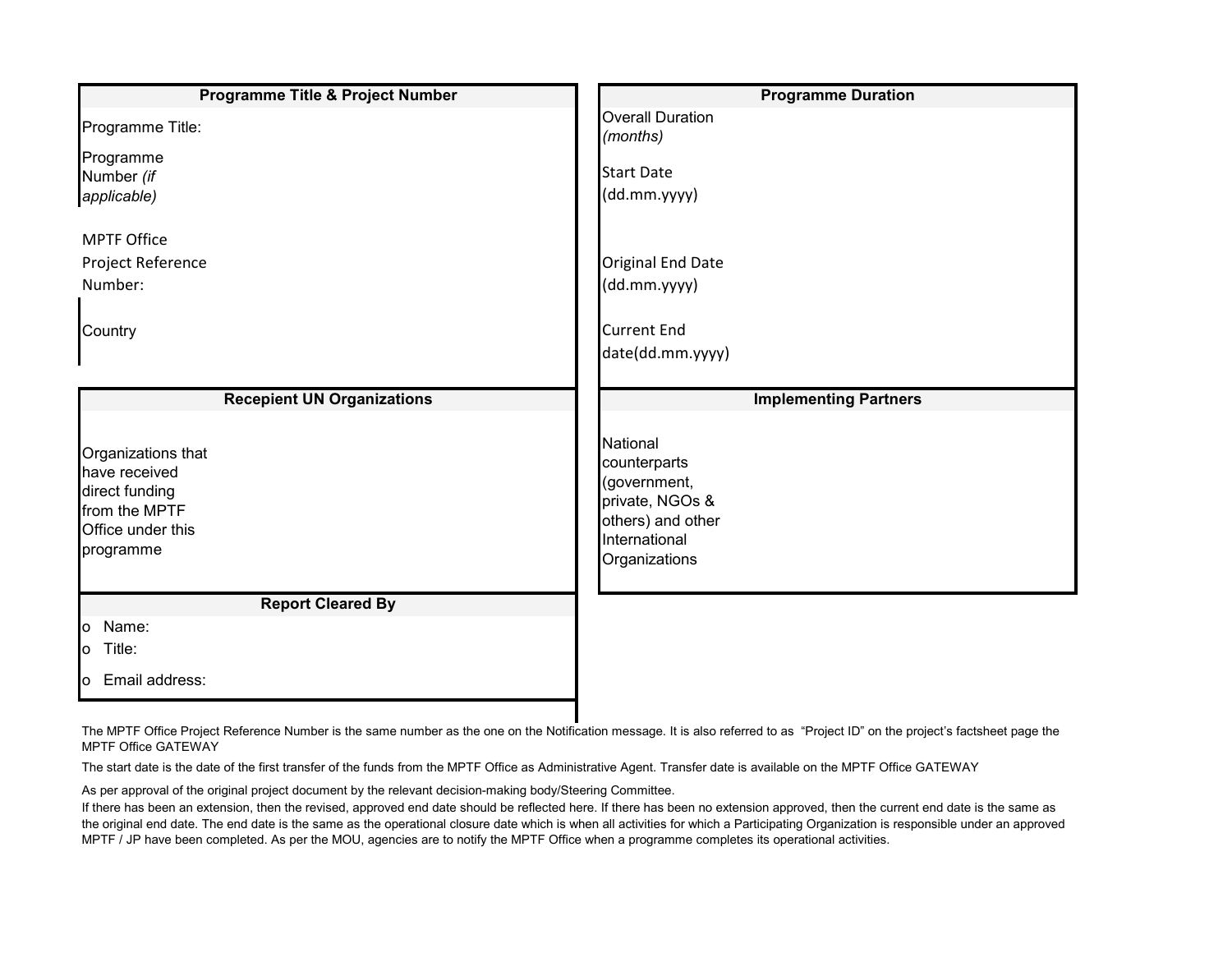|                          | Questions                                                 | <b>Guidance to respondents</b><br>Please succincity capture the key activities and                                                                                                                                                                                                                                                                                                                                                                                                                                                                                                                                                                                                                                                                                                                         | <b>Responses</b> |
|--------------------------|-----------------------------------------------------------|------------------------------------------------------------------------------------------------------------------------------------------------------------------------------------------------------------------------------------------------------------------------------------------------------------------------------------------------------------------------------------------------------------------------------------------------------------------------------------------------------------------------------------------------------------------------------------------------------------------------------------------------------------------------------------------------------------------------------------------------------------------------------------------------------------|------------------|
| 1                        | Executive<br>Summary                                      | concrete/tangible results and any important<br>developments that the COVID-19 MPTF-funded<br>Programme in your country achieved during the<br>reporting period. The Executive Summary<br>should serve as an accessible, simply written,<br>standalone summary of the Programme's<br>results for this reporting period. It should show<br>how implementation was carried out in the<br>context of COVID-19. (up to 500 words<br>maximum)                                                                                                                                                                                                                                                                                                                                                                    |                  |
| $\overline{\phantom{a}}$ | Purpose (and<br>Beneficiaries)                            | Please include the number of both direct and<br>indirect beneficiaries reached. Please<br>disaggregate the data by gender, age and any<br>other groups                                                                                                                                                                                                                                                                                                                                                                                                                                                                                                                                                                                                                                                     |                  |
|                          | Results:<br>3.1 Outcome<br>Level                          | Please include outcome level results achieved                                                                                                                                                                                                                                                                                                                                                                                                                                                                                                                                                                                                                                                                                                                                                              |                  |
| 3.2                      | Results:<br><b>Output Level</b>                           | Please include output level results achieved                                                                                                                                                                                                                                                                                                                                                                                                                                                                                                                                                                                                                                                                                                                                                               |                  |
| 3.3                      | Results:<br>ficulties<br>Encountered<br>Taken             | mease prieiry describe, ir applicable, arry<br>difficulties encountered during the reporting<br>period, concrete measures taken to overcome<br>them and changes introduced (any course<br>corrections that were undertaken or need to be<br>undertaken to achieve the expected results).<br>Challenges/Dif Further, please draw on the Risk Management<br>Matrix that was included as part of the approved<br>ProDoc (regardless of whether challenges<br>encountered were originally envisioned as risks<br>and Measures or not), and highlight which risks materialized<br>and how they were addressed, in very concrete<br>terms. Please reflect on use of the "Do no<br>harm" approach to avoid exacerbating<br>inequalities and vulnerability as a result of the<br>intervention<br>(up to 500 words) |                  |
| 34                       | Results:<br>Qualitative<br>Assessment<br>and Learning     | Please include any specific policy,<br>programmatic and/or operational lessons or<br>findings from the programme that could inform<br>similar responses at country or global levels.<br>Please focus on knowledge generated by the<br>project that is truly new and likely to inform other<br>interventions (in country or beyond) Please<br>include reflections on the implementation of<br>gender markers and any impacts they have had<br>on programming quality and results.<br>(up to 500 words)                                                                                                                                                                                                                                                                                                      |                  |
| 3.5                      | Results:<br>Partnerships                                  | Please explain how the programme has worked<br>with partners and developed new partnerships<br>and if any catalytic financial or programmatic<br>outcomes have been achieved in this regard.<br>Please focus on new, innovative and/or very<br>practical ways in which these partnerships<br>delivered impact/results and how the financial<br>support from the fund helped, if applicable, to<br>foster these partnerships. And explain if and<br>how the intervention complemented activities<br>funded by other global instruments such as the<br>GHRP, WHO SPRP, and any national level<br>response plans (up to 500 words)                                                                                                                                                                            |                  |
| 3 R                      | Other<br>Assessments<br>or Evaluations<br>(if applicable) | Report on any assessments, evaluations or<br>studies undertaken.                                                                                                                                                                                                                                                                                                                                                                                                                                                                                                                                                                                                                                                                                                                                           |                  |
| 4                        | Programmatic<br>Revisions (if<br>applicable)              | Indicate any major adjustments in strategies,<br>targets or key outcomes and outputs that took<br>place<br>· Provide any information on financial                                                                                                                                                                                                                                                                                                                                                                                                                                                                                                                                                                                                                                                          |                  |
| 5                        | Resources<br>(Optional)                                   | management, procurement and human<br>resources.<br>. Indicate if the Programme mobilized any<br>additional resources or interventions from other<br>partners.                                                                                                                                                                                                                                                                                                                                                                                                                                                                                                                                                                                                                                              |                  |
|                          |                                                           |                                                                                                                                                                                                                                                                                                                                                                                                                                                                                                                                                                                                                                                                                                                                                                                                            |                  |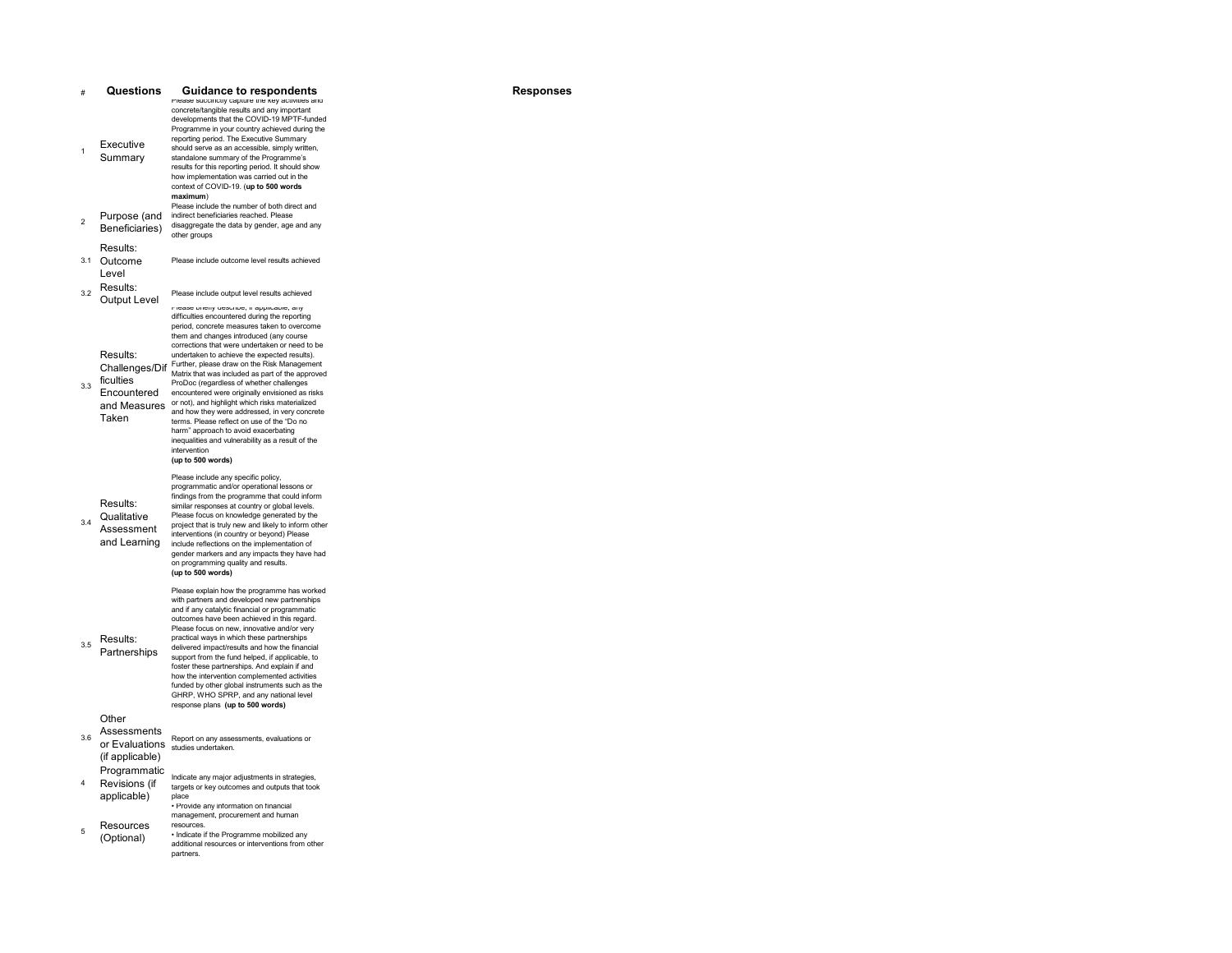<span id="page-3-1"></span>

|                                                                | <b>Achieved Indicator Targets</b> | <b>Reasons for Variance</b><br>with Planned Target (if<br>any) | <b>Source of Verification</b> |
|----------------------------------------------------------------|-----------------------------------|----------------------------------------------------------------|-------------------------------|
| Outcome 1[1]<br>Indicator:<br>Baseline:<br>Planned Target:     |                                   |                                                                |                               |
| Output 1.1<br>Indicator 1.1.1:<br>Baseline:<br>Planned Target: |                                   |                                                                |                               |
| Indicator 1.1.2:<br>Baseline:<br>Planned Target:               |                                   |                                                                |                               |
| Output 1.2<br>Indicator 1.2.1:<br>Baseline:<br>Planned Target: |                                   |                                                                |                               |
| Indicator 1.2.2:<br>Baseline:<br>Planned Target:               |                                   |                                                                |                               |

Please inlcude all three: Baseline, Planned Target and Achieved Targets

<span id="page-3-0"></span>[\[1\] Note: Outcomes, outputs, indicators and targets should be as outlined in the Project Document so that you report on your actual achievements against planned targets. Add rows as required for Outcome 2, 3 etc.](#page-3-1)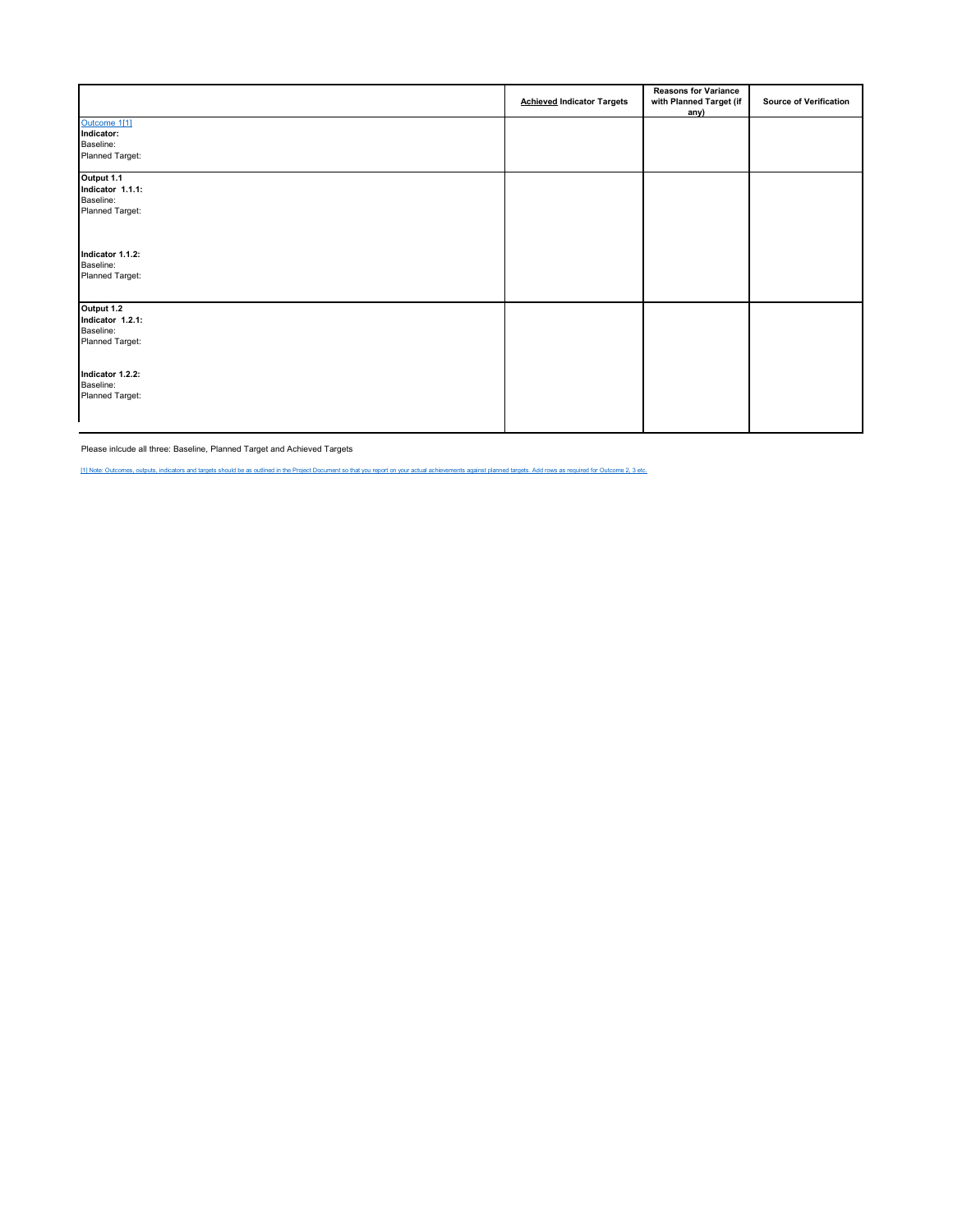### **1. Impact Stories from the Field**

*Please submit one impactful story showing how your work has met critical needs in the context of the pandemic and supporting progress towards the SDGs, especially for vulnerable people. Ideally, this story will feature testimonials from the targeted groups. Please also take a moment to highlight any specific results on gender equality and LNOB, as relevant. To share the video as well picture material please make sure you include all credits and upload them in high resolution for Call1 Countries: https://undp.sharepoint.com/sites/covid19mptfcall1/Shared Documents/Forms/AllItems.aspx*

## **[2. Upload here: Communications and Visibility \(OPTIONAL\)](https://unicef-my.sharepoint.com/personal/olga.aleshina/AppData/Local/Microsoft/covid19mptfcall1/Shared%20Documents/Forms/AllItems.aspx)**

*Please include highlights of communications and visibility efforts supported by the Programme during the project implementation, if relevant. (up to 500 words)*

*[To share the video as well picture material please make sure you include all credits and upload them in high resolution Call1 countries.](https://unicef-my.sharepoint.com/personal/olga.aleshina/AppData/Local/Microsoft/covid19mptfcall1/Shared%20Documents/Forms/AllItems.aspx)*

*Submit photographs. Please provide with captions and in high resolution, photographs that capture the programme in action. Strong photographs will be considered for inclusion in the COVID-19 MPTF publications and social media.* 

*Please provide links to any videos that have been produced during implementation.*

*Please produce and share a social media card(s). See an example below and visit our Trello Board.* 

[See - Fund's](https://eur03.safelinks.protection.outlook.com/?url=https%3A%2F%2Ftrello.com%2Fb%2FjEMmcX5K%2Fcovid-19-response-and-recovery-mptf&data=04|01|olga.aleshina%40undp.org|bf30ce863a034a67bc2208d8a07d07c9|b3e5db5e2944483799f57488ace54319|0|0|637435806163987491|Unknown|TWFpbGZsb3d8eyJWIjoiMC4wLjAwMDAiLCJQIjoiV2luMzIiLCJBTiI6Ik1haWwiLCJXVCI6Mn0%3D|1000&sdata=iq9EIgYfdHwbvepunXoZvw36vfEektGyqZw4AKwsq1M%3D&reserved=0) Trello Board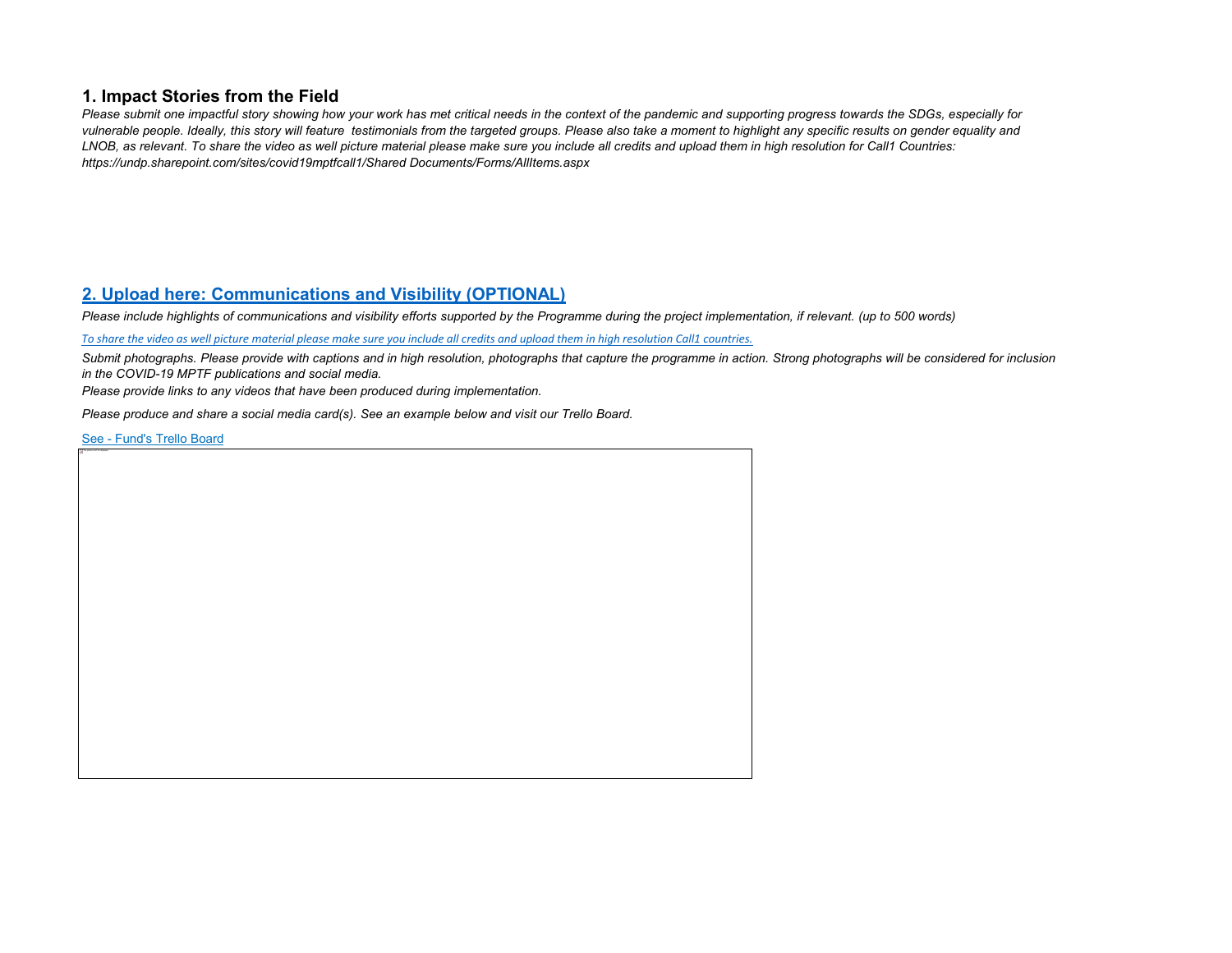|                                                                                                          | Programme Title & Project Number                                                                                                                                                                                                                                                                         | <b>Programme Duration</b>                                                                                          |                                                                                                                                                                                     |  |
|----------------------------------------------------------------------------------------------------------|----------------------------------------------------------------------------------------------------------------------------------------------------------------------------------------------------------------------------------------------------------------------------------------------------------|--------------------------------------------------------------------------------------------------------------------|-------------------------------------------------------------------------------------------------------------------------------------------------------------------------------------|--|
| Programme Title:                                                                                         | Provision of support to the Ministry of Health to<br>strengthen local capacity for better response to<br>epidemics strengthening community engagement<br>and improvement of vulnerable people's access to<br>basic social services in the 3 regions most exposed<br>to COVID19 in the Republic of Guinea | <b>Overall Duration</b><br>(months)                                                                                | 6                                                                                                                                                                                   |  |
| Programme<br>Number (if<br>applicable)                                                                   |                                                                                                                                                                                                                                                                                                          | <b>Start Date</b><br>(dd.mm.yyyy)                                                                                  | 01.06.2020                                                                                                                                                                          |  |
| <b>MPTF Office</b><br><b>Project Reference</b><br>Number:                                                | SM200325 UNDP                                                                                                                                                                                                                                                                                            | <b>Original End Date</b><br>(dd.mm.yyyy)                                                                           | 31.12.2020                                                                                                                                                                          |  |
| Country                                                                                                  | Guinea                                                                                                                                                                                                                                                                                                   | <b>Current End</b><br>date(dd.mm.yyyy)                                                                             | 31.12.2020                                                                                                                                                                          |  |
|                                                                                                          | <b>Recepient UN Organizations</b>                                                                                                                                                                                                                                                                        |                                                                                                                    | <b>Implementing Partners</b>                                                                                                                                                        |  |
| Organizations that<br>have received<br>direct funding<br>from the MPTF<br>Office under this<br>programme | UNICEF, WFP, WHO                                                                                                                                                                                                                                                                                         | National<br>counterparts<br>(government,<br>private, NGOs &<br>others) and other<br>International<br>Organizations | Ministry of Social Affairs, Ministry of Health,<br>Ministry of Youth and Employment, Ministry of<br>Territorial Administration and Decentralization,<br>NGO Vision Without Borders, |  |
|                                                                                                          | <b>Report Cleared By</b>                                                                                                                                                                                                                                                                                 |                                                                                                                    |                                                                                                                                                                                     |  |
| o Name:<br>Title:<br>o                                                                                   |                                                                                                                                                                                                                                                                                                          |                                                                                                                    |                                                                                                                                                                                     |  |
| Email address:<br>O                                                                                      |                                                                                                                                                                                                                                                                                                          |                                                                                                                    |                                                                                                                                                                                     |  |

<span id="page-5-0"></span>The MPTF Office Project Reference Number is the same number as the one on the Notification message. It is also referred to as "Project ID" on the project's factsheet page the MPTF Office GATEWAY

The start date is the date of the first transfer of the funds from the MPTF Office as Administrative Agent. Transfer date is available on the MPTF Office GATEWAY

<span id="page-5-1"></span>As per approval of the original project document by the Secretary-General's Designate

<span id="page-5-2"></span>If there has been an extension, then the revised, approved end date should be reflected here. If there has been no extension approved, then the current end date is the same as the original end date. The end date is the same as the operational closure date which is when all activities for which a Participating Organization is responsible under an approved MPTF / JP have been completed. As per the MOU, agencies are to notify the MPTF Office when a programme completes its operational activities.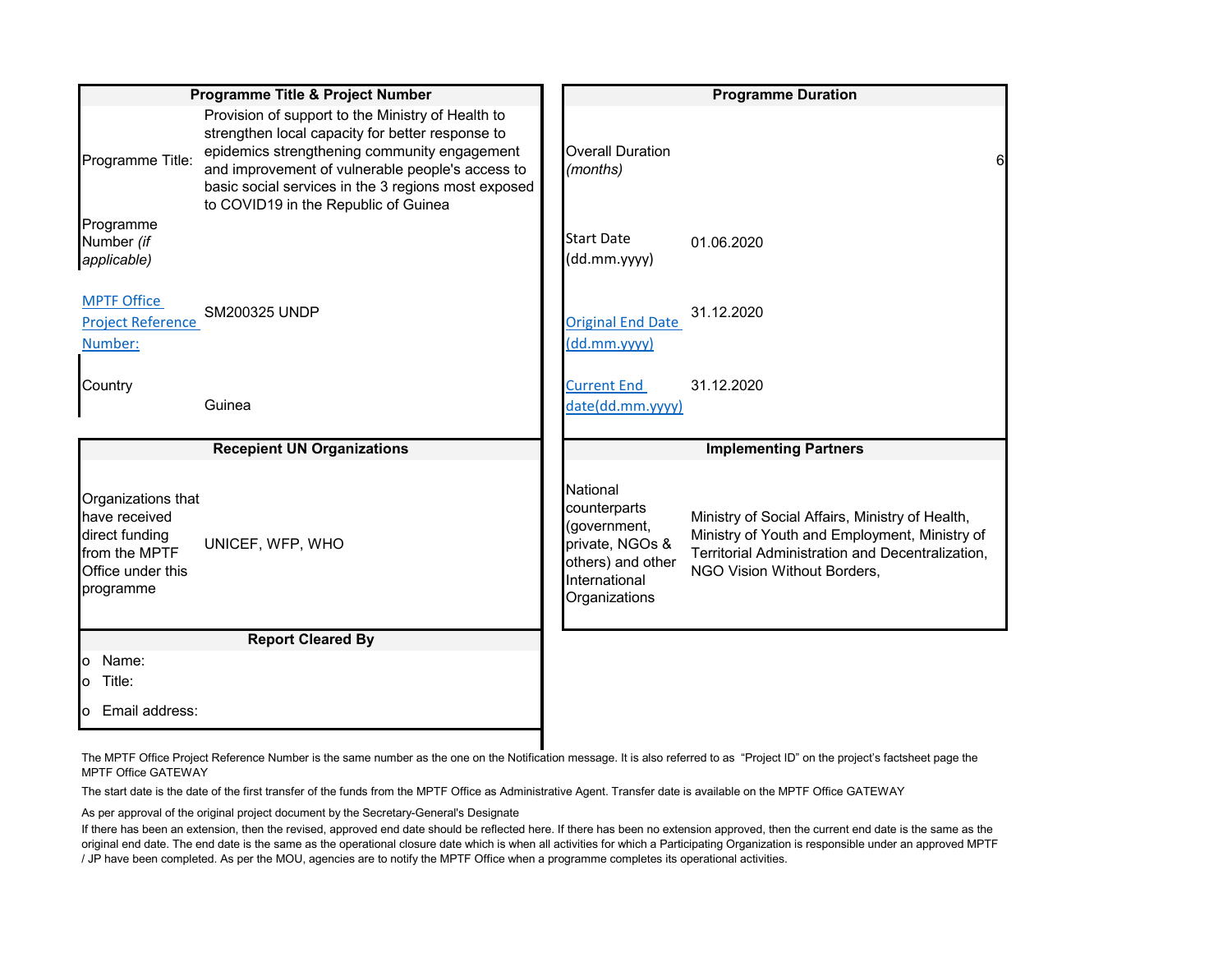|                | Questions                                                                          | <b>Guidance to respondents</b>                                                                                                                                                                                                                                                                                                                                                                                                                                                                                                                                                                                                                                                                                                                                  | <b>Responses</b>                                                                                                                                                                                                                                                                                                                                                                                                                                                                                                                                                                                                                                                                                                                                                                                                                                                                                                                                                                                                                                                                                                                                                                                                                                                                                                                                                                                                                                                                                                                                                                                                                                                                                                                                                                                                                                                                                |
|----------------|------------------------------------------------------------------------------------|-----------------------------------------------------------------------------------------------------------------------------------------------------------------------------------------------------------------------------------------------------------------------------------------------------------------------------------------------------------------------------------------------------------------------------------------------------------------------------------------------------------------------------------------------------------------------------------------------------------------------------------------------------------------------------------------------------------------------------------------------------------------|-------------------------------------------------------------------------------------------------------------------------------------------------------------------------------------------------------------------------------------------------------------------------------------------------------------------------------------------------------------------------------------------------------------------------------------------------------------------------------------------------------------------------------------------------------------------------------------------------------------------------------------------------------------------------------------------------------------------------------------------------------------------------------------------------------------------------------------------------------------------------------------------------------------------------------------------------------------------------------------------------------------------------------------------------------------------------------------------------------------------------------------------------------------------------------------------------------------------------------------------------------------------------------------------------------------------------------------------------------------------------------------------------------------------------------------------------------------------------------------------------------------------------------------------------------------------------------------------------------------------------------------------------------------------------------------------------------------------------------------------------------------------------------------------------------------------------------------------------------------------------------------------------|
|                | Executive<br>Summary                                                               |                                                                                                                                                                                                                                                                                                                                                                                                                                                                                                                                                                                                                                                                                                                                                                 | Output 1: COVID-19 coordination teams and health services are strengthened in Conakry and the regions of Boke and Kankan:<br>· Over 900 staff in the target region were trained on epidemiological surveillance and case management at treatment unit center. Kankan and Boke treatment centers<br>received reanimation equipment, bed sheets and medical supplies. All patient managed in these regions were helped with services provided:<br>. 32 coordination meetings were held and helped strengthening the synergy of actions on the ground and coordination of interventions;<br>. Over 80 coordination actors were trained and deploved to carry out investigation and follow-up activities of positive contact cases<br>. 2 intensive care units were reinforced with intensive care equipment for patients suffering from the severe form of COVID<br>Output 2: The most vulnerable populations in Conakry, Boke and Kankan have improved their protective measures against COVID-19 by increased<br>knowledge of the pandemic and use of masks:<br>. A National Committee comprised of the Ministry of Social Action and Vulnerable People, the National Health Security Agency and the National Institute of Statistics, and<br>the three participating UN agencies was set up to coordinate the identification of programme beneficiaries;<br>. Data on 50 000 vulnerable households, including the 1186 beneficiaries' households have been identified by the national statistics office and data has been transferred into<br>the national single registry database for future use.<br>. Under the leadership of the Ministry of Youth and Youth Employment (MJEJ), 30 young volunteers (including 15 females) were trained on Risk Communication and<br>Community Engagement to instill COVID19 related prevention behaviors in the project areas of Boké, Kankan and Conakry. |
|                |                                                                                    | Please succinctly capture the key activities and<br>concrete/tangible results and any important<br>Programme in your country achieved during the immediate shocks of COVID-19:<br>reporting period. The Executive Summary<br>should serve as an accessible, simply written,<br>standalone summary of the Programme's<br>results for this reporting period. It should show<br>how implementation was carried out in the<br>context of COVID-19. (up to 500 words<br>maximum)                                                                                                                                                                                                                                                                                     | · 360 radios post were mobilized for the poorest households in two regions of project (Boke and Kankan) to raise awareness about protection from COVID19 among the<br>beneficiary households<br>developments that the COVID-19 MPTF-funded Output 3:The most food and nutrition insecure populations in Conakry, Boke and Kankan have received food and nutrition assistance to mitigate the<br>. The project was launched by the Ministry of Social Action and Vulnerable Persons and the heads of agencies of UNICEF, WOH, PAM, followed by the immediate start of<br>the distribution food, masks and soap in the Conakry, the epicenter of the COVID19 pandemic.<br>. 62,815 masks were produced by 500 selected local artisans in the project regions. These masks were distributed to the 12,563 beneficiaries from 1186 households<br>targeted by the National Institute of Statistics as the most vulnerable in the project areas, with each beneficiary household receiving 5 protective masks for each household<br>member and 10 hand washing soap mobilized from Colgate International.<br>. In collaboration with the health administration of the 3 target regions, 300 severely malnourished children under the age of 5 years old (180 girls and 120 boys) received<br>supplementary nutrients                                                                                                                                                                                                                                                                                                                                                                                                                                                                                                                                                                                  |
| $\mathfrak{p}$ | Purpose (and<br>$\lambda$<br>Results:                                              | Please include the number of direct and indirect<br>Beneficiaries beneficiaries reached. Please disaggregate the<br>data by gender, age and any other groups                                                                                                                                                                                                                                                                                                                                                                                                                                                                                                                                                                                                    | 12,563 vulnerable people, 500 artisans, 300 malnurished children (180 girls and 120 boys), 30 community volontiers (15 men, 15 women) were reached by the programme<br>Communities in the target locations have increased capacities to protect themselves from COVID19 transmission, better understanding of cases tracing and management,                                                                                                                                                                                                                                                                                                                                                                                                                                                                                                                                                                                                                                                                                                                                                                                                                                                                                                                                                                                                                                                                                                                                                                                                                                                                                                                                                                                                                                                                                                                                                     |
| 31             | Outcome<br>Level                                                                   | Please include outcome level results achieved                                                                                                                                                                                                                                                                                                                                                                                                                                                                                                                                                                                                                                                                                                                   | strengthened protective measures and access to essential basic needs.<br>COVID-19 coordination teams and health services providors have been strengthened in Conakry and the regions of Boke and Kankan to improve efficiency and                                                                                                                                                                                                                                                                                                                                                                                                                                                                                                                                                                                                                                                                                                                                                                                                                                                                                                                                                                                                                                                                                                                                                                                                                                                                                                                                                                                                                                                                                                                                                                                                                                                               |
| 32             | Results:<br>Output Level                                                           | Please include output level results achieved                                                                                                                                                                                                                                                                                                                                                                                                                                                                                                                                                                                                                                                                                                                    | effectiuveness of contact cases tracing; The most vulnerable populations in Conakry, Boke and Kankan have improved their protective measures against COVID-19 through<br>their increased knowledge of the pandemic and use of masks; 12 563 people among the most food and nutrition insecure populations in Conakry, Boke and Kankan have<br>received food and nutrition assistance to mitigate the immediate shocks of COVID-19                                                                                                                                                                                                                                                                                                                                                                                                                                                                                                                                                                                                                                                                                                                                                                                                                                                                                                                                                                                                                                                                                                                                                                                                                                                                                                                                                                                                                                                               |
| 3.3            | Results:<br>Challenges/D<br>ifficulties<br>Encountered<br>and<br>Measures<br>Taken | aao wirony uodunuo, ii appir<br>difficulties encountered during the reporting<br>period, concrete measures taken to overcome<br>them and changes introduced (any course<br>corrections that were undertaken or need to be<br>undertaken to achieve the expected results).<br>Further, please draw on the Risk Management<br>Matrix that was included as part of the approved<br>ProDoc (regardless of whether challenges<br>encountered were originally envisioned as risks<br>or not), and highlight which risks materialized<br>and how they were addressed, in very concrete<br>terms. Please reflect on use of the "Do no<br>harm" approach to avoid exacerbating<br>inequalities and vulnerability as a result of the<br>intervention<br>(up to 500 words) | The main difficulty encountered in the field of nutrition is the delaying of the procurement of the plumpynuts and their delivery to the health structures in the three project<br>areas. Consequently the project benefited from a partnership with the World Bank which made it possible to supply the health structures in the MPTF project regions with<br>the required RUTF quantities to be reimbursed to the World Bank as soon as the MPTF project plumpynuts are received. In addition, some difficulties were encountered<br>regarding the procurement of medical equipment because of the transport and logistic crisis imposed by COVID pandemic. To solve these issues, some equipments were<br>purchased locally. Finally, another challenge was related to the distribution of goods in remote rural areas where households are scattered far from each other and located in<br>hard to reach areas. To address the issue, it became necessary to hire local youth volunteers to assist during the distributions of goods in these target areas.                                                                                                                                                                                                                                                                                                                                                                                                                                                                                                                                                                                                                                                                                                                                                                                                                                 |
| 34             | Results:<br>Qualitative<br>Assessment                                              | Please include any specific policy,<br>programmatic and/or operational lessons or<br>findings from the programme that could inform<br>similar responses at country or global levels.<br>Please focus on knowledge generated by the<br>project that is truly new and likely to inform other<br>interventions (in country or beyond) Please<br>and Learning include reflections on the implementation of<br>gender markers and any impacts they have had<br>on programming quality and results.<br>(up to 500 words)                                                                                                                                                                                                                                              | Strategic partnerships were key to the success of the MPTF funded project. The partnership with the Ministry of Social Affairs and Vulnerable People and the National<br>Institute of Statistics were essential for identifying the beneficiaries through a scientific methodology accepted by all. In addition, partnership with the World Bank enabled<br>the project to deliver the plumpynuts to the undernourished children covered by the project in a timely manner.<br>The active involvement of local authorities in the field was key in the success of the intervention. Provincial and Regional officials showed their commitment throughout the<br>implementation of activities in the field, especially during the distribution of goods and services to the beneficiary in remote rural areas. Finally, empowered women and<br>youth (boys and girls) can be great agent of change who fully participate in community engagement and social mobilization in the fight against the spread of the Coronavirus<br>among the most vulnerable.                                                                                                                                                                                                                                                                                                                                                                                                                                                                                                                                                                                                                                                                                                                                                                                                                                        |
| 3.5            | Results:<br>Partnerships                                                           | Please explain how the programme has worked<br>with partners and developed new partnerships<br>and if any catalytic financial or programmatic<br>outcomes have been achieved in this regard.<br>Please focus on new, innovative and/or very<br>practical ways in which these partnerships<br>delivered impact/results and how the financial<br>support from the fund helped, if applicable, to<br>foster these partnerships. And explain if and<br>how the intervention complemented activities<br>funded by other global instruments such as the<br>GHRP, WHO SPRP, and any national level<br>response plans (up to 500 words)                                                                                                                                 | As part of the implementation of this project, there was good synergy between and the mobilization of partners. Collaboration established with the Ministry of Health, the<br>World Bank, the NGO St Gabriel of Conakry, NGO Vision without Borders (Vision Sans Frontières (VSF)), NGO Support to Local Network (Réseau d'Appui au<br>Développement Local (RESADEL), Community workers from the regions of Boké and Kankan, the National Health Security Agency (ANSS), the Ministry of Youth, National<br>Instiute of Statistics (INS) and the Ministry of Social Affairs and Vulnerables People who is the project lead. These partners played each an important role in the targeting of<br>beneficiaries, the screening and care of children suffering from severe acute malnutrition, coordination, as well of the distribution of foods, masks, soap and plumpynuts to<br>respective beneficiaries. In addition, 850 000 soap were mobilized by UNICEF to complement the package provided by the project to the beneficiary household in Conakry.                                                                                                                                                                                                                                                                                                                                                                                                                                                                                                                                                                                                                                                                                                                                                                                                                                        |
| 3.6            | Other<br>Assessments<br>or<br>Evaluations<br>(if applicable)                       | Report on any assessments, evaluations or<br>studies undertaken.                                                                                                                                                                                                                                                                                                                                                                                                                                                                                                                                                                                                                                                                                                | UNICEF and UNDP have supported the Governement undertake a socio-economic impact assessment of COVID 19 on household wellbeing, economic activities (both in<br>formal and informal sector) and access to basic social services. The finding showed a bigger impact of COVID 19 on household wellbeing and access to basic social<br>services. Findings highlited the importance of community engagement on stopping community transmission of COVID 19 in the context of an initial lack of understanding of<br>COVID contamination channels by a larger percentage of the population as well a larger proportion of people living on poor households with weak social protection and/or<br>resilience systems.                                                                                                                                                                                                                                                                                                                                                                                                                                                                                                                                                                                                                                                                                                                                                                                                                                                                                                                                                                                                                                                                                                                                                                                |
| $\overline{4}$ | Programmati<br>c Revisions<br>(if applicable) place                                | Indicate any major adjustments in strategies,<br>targets or key outcomes and outputs that took                                                                                                                                                                                                                                                                                                                                                                                                                                                                                                                                                                                                                                                                  | The main adjustment was an adjustment was WFP's provision of in-kind food assistance through local purchase instead of cash-based transfers (CBT), as originally<br>planned. The MPTF team in NY was notified of this adjustment before implementation.                                                                                                                                                                                                                                                                                                                                                                                                                                                                                                                                                                                                                                                                                                                                                                                                                                                                                                                                                                                                                                                                                                                                                                                                                                                                                                                                                                                                                                                                                                                                                                                                                                         |
| 5              | Resources<br>(Optional)                                                            | · Provide any information on financial<br>management, procurement and human<br>resources.<br>. Indicate if the Programme mobilized any<br>additional resources or interventions from other<br><b>nartners</b>                                                                                                                                                                                                                                                                                                                                                                                                                                                                                                                                                   | UNICEF has mobilized 850 000 soap donation from Colgate International for hand washing, thus making it posisble to add 10 handwashing soap to the package received by<br>each beneficiary household. Also, additionnal funding resources from implementing UN agencies and partnerships with other stakeholders were leveraged to support the<br>implementation of the programme activities in the fields.                                                                                                                                                                                                                                                                                                                                                                                                                                                                                                                                                                                                                                                                                                                                                                                                                                                                                                                                                                                                                                                                                                                                                                                                                                                                                                                                                                                                                                                                                      |
|                |                                                                                    |                                                                                                                                                                                                                                                                                                                                                                                                                                                                                                                                                                                                                                                                                                                                                                 |                                                                                                                                                                                                                                                                                                                                                                                                                                                                                                                                                                                                                                                                                                                                                                                                                                                                                                                                                                                                                                                                                                                                                                                                                                                                                                                                                                                                                                                                                                                                                                                                                                                                                                                                                                                                                                                                                                 |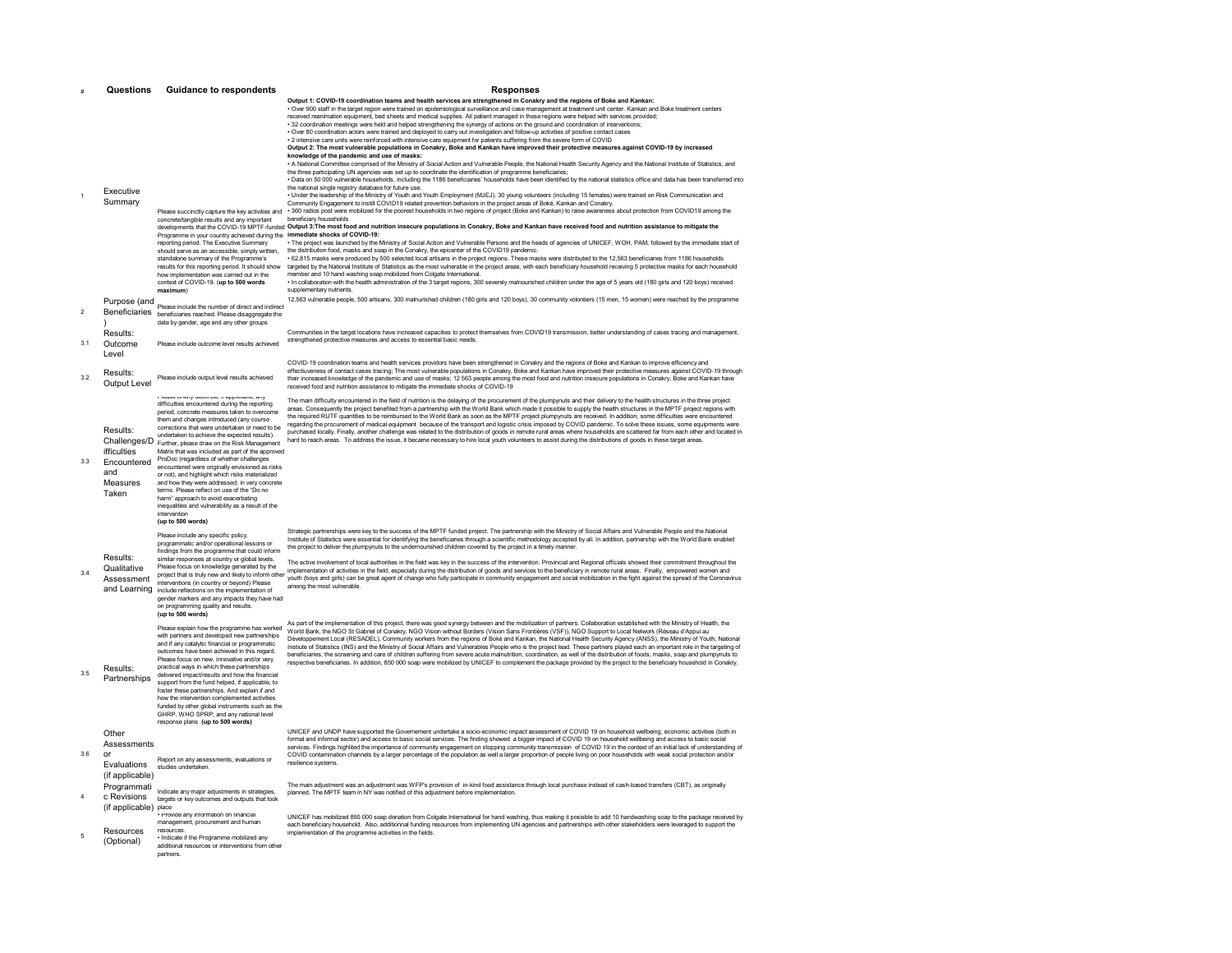<span id="page-7-1"></span>

|                                                                                                                                                                                                                                                   | <b>Achieved Indicator Targets</b>                                                                                                                    | Reasons for Variance with<br>Planned Target (if any)                                                                                                                                                                                                                                                                                                                                                                                                                                                                                                                                                                                                                                 | <b>Source of Verification</b>     |
|---------------------------------------------------------------------------------------------------------------------------------------------------------------------------------------------------------------------------------------------------|------------------------------------------------------------------------------------------------------------------------------------------------------|--------------------------------------------------------------------------------------------------------------------------------------------------------------------------------------------------------------------------------------------------------------------------------------------------------------------------------------------------------------------------------------------------------------------------------------------------------------------------------------------------------------------------------------------------------------------------------------------------------------------------------------------------------------------------------------|-----------------------------------|
| Outcome 1[1]<br>Indicator:1.1a<br>Number of new COVID-19 infections per 1,000 uninfected population in the target<br>locations<br>Baseline: Data not available at this stage and will be defined as the project starts<br>Planned Target: 0       | 0.95 in Guinea, 5.8 in Conakry, 0.5<br>n Boke and 0.15 in Kankan                                                                                     |                                                                                                                                                                                                                                                                                                                                                                                                                                                                                                                                                                                                                                                                                      | National Sitrep for COVID-19      |
| Output 1.1<br>Indicator 1.1.1 a:Number of health workers and staff of the coordination team of COVID<br>19 trained and deployed for the investigation and monitoring of close contact of COVID-<br>19 cases<br>Baseline: 50<br>Planned Target: 80 | 120 health workers and staff<br>coordination team were trained for<br>nvestigation and monitoring of close<br>of Covid-19 contacts                   |                                                                                                                                                                                                                                                                                                                                                                                                                                                                                                                                                                                                                                                                                      | activity report (training report) |
| Indicator 1.1.1 b: Number of Epidemic Treatment Centres provided with bed sheets and<br>medical supplements for COVID-19 treatment<br>Baseline: 1<br>Planned Target: 3                                                                            | 2 of treatment centres provided with<br>beds sheets and medical equipment<br>for Covid-19 (Region of Kankan and<br>Boke)                             | Conakry has received only<br>reanimation equipment but no bed<br>sheets. Other donor have provided<br>bed sheets                                                                                                                                                                                                                                                                                                                                                                                                                                                                                                                                                                     | activity report                   |
| Indicator 1.1.1 c:Number of intensive care unit established and reinforced in the target<br>sanitary districts<br>Baseline: 1<br>Planned target: 2                                                                                                | 2 intensive care unit reinforced in<br>Kankan and Boke                                                                                               |                                                                                                                                                                                                                                                                                                                                                                                                                                                                                                                                                                                                                                                                                      | activity report                   |
| Indicator 1.1.1 d: Number of coordination meeting organised<br>Baseline: 0<br>Planed target: 10                                                                                                                                                   | in each targeted district at least 28<br>coordination meeting were<br>organised in Kankan, Boke and<br>Conakry at regional health direction<br>level |                                                                                                                                                                                                                                                                                                                                                                                                                                                                                                                                                                                                                                                                                      | activity report                   |
| Output 1.2<br>Indicator 1.1.2 a: Number of the most vulnerable people provided with five masks per<br>person procured from local artisans<br>Baseline: 0<br>Planned Target: 12 563                                                                | 12,115                                                                                                                                               |                                                                                                                                                                                                                                                                                                                                                                                                                                                                                                                                                                                                                                                                                      | activity report                   |
| Indicator 1.1.2 b: Number of local artisans mobilized to produce masks for the poor<br>households<br>Baseline: 0<br>Planned Target: 500                                                                                                           | 500                                                                                                                                                  |                                                                                                                                                                                                                                                                                                                                                                                                                                                                                                                                                                                                                                                                                      | activity report                   |
| Indicator 1.1.2 c: Number of isolated households from the most vulnerable populations<br>provided with radios procured locally<br>Baseline: 0<br>Planned Target: 360                                                                              | 360                                                                                                                                                  |                                                                                                                                                                                                                                                                                                                                                                                                                                                                                                                                                                                                                                                                                      | activity report                   |
| Indicator 1.1.2 d: Number of community communication volunteers mobilised to<br>sensitize their communities on the protection measures against COVID-19<br>Baseline: 0<br>Planned Target: 30                                                      | 30 volunteers                                                                                                                                        |                                                                                                                                                                                                                                                                                                                                                                                                                                                                                                                                                                                                                                                                                      | activity report                   |
| Output 1.3<br>Indicator 1.1.3 a: Number of the most vulnerable people identified and registered by the<br>social register system<br>Baseline: 0<br>Planned Target: 12 563                                                                         | 50 000 vulnerable households,<br>including 1 188 beneficiary<br>households (12 115 individuals)<br>from the project.                                 | 50 000 vulnerable households were<br>identified by the national statics<br>office including 1 188 beneficiary<br>household (12 115 individuals) from<br>the project. These data were used<br>for the distribution of the 850 000<br>soap donation and were transferred<br>to the single register.                                                                                                                                                                                                                                                                                                                                                                                    | activity report                   |
| Indicator 1.1.3 b: Number of the most food- and nutrition-insecure people provided with<br>cash-based transfer to meet their basic food needs<br>Baseline: 0<br>Planned Target: 12 563                                                            | 12 115                                                                                                                                               |                                                                                                                                                                                                                                                                                                                                                                                                                                                                                                                                                                                                                                                                                      | activty report                    |
| Indicator 1.1.3 c: Number of children suffering from severe acute malnutrition from the<br>most vulnerable populations provided with nutrition supplements<br>Baseline: 0<br>Planned Target: 300                                                  | 231                                                                                                                                                  | Out of 300 children under 5 years of<br>age suffering from severe acute<br>malnutrition without complications,<br>231 children (111 girls and 120<br>boys) were treated following the<br>national protocol for the treatment of<br>severely malnourished children. The<br>resources allocated by the project<br>made it possible to purchase 2,100<br>boxes of plumpynut, contributing to<br>the extension of care for SAM<br>children to all care structures in the<br>regions of Boké and Kankan. This<br>quantity of RUTF makes it possible<br>to take care of 1,890 children (1,134<br>girls and 756 boys) suffering from<br>severe acute malnutrition without<br>complications. | activty report                    |

Please inlcude all three: Baseline, Planned Target and Achieved Targets

<span id="page-7-0"></span>[\[1\] Note: Outcomes, outputs, indicators and targets should be as outlined in the Project Document so that you report on your actual achievements against planned targets. Add rows as required for Outcome 2, 3 etc.](#page-7-1)